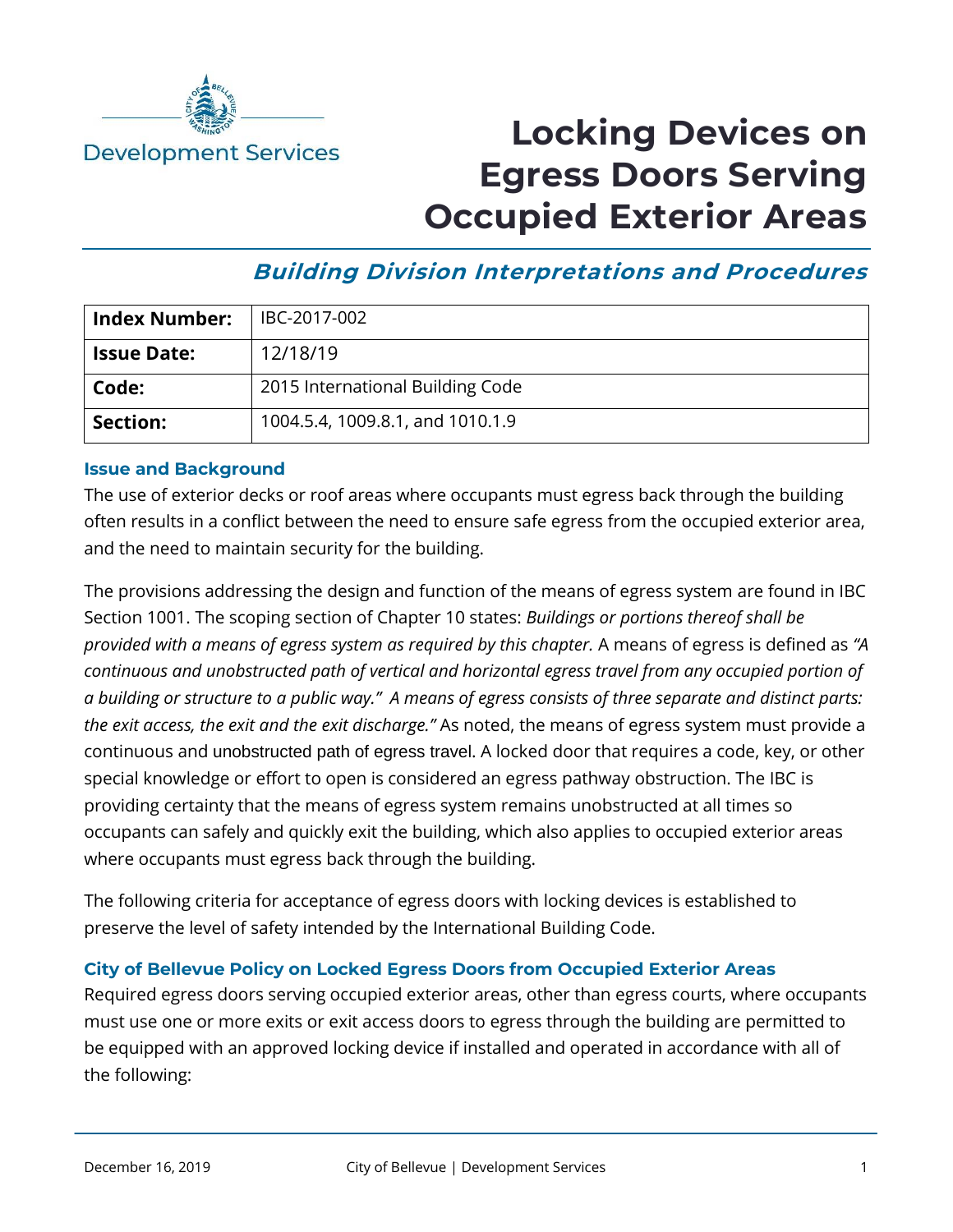- 1. The occupant load of the occupied exterior area shall not exceed 300 as determined by IBC Section 1004 or the building official. The maximum occupant load shall be posted when required by IBC Section 1004.3, and the sign shall be permanently affixed inside the building within 18" laterally of each required egress door and between 48" to 60" above the floor surface.
- 2. A live weatherproof telephone or equivalent two-way communication device installed in accordance with IBC Section 1009.8.1 and 1009.8.2 shall be located adjacent to one of the required egress doors on the exterior side, centered no more than 24" laterally from the edge of the door and between 34" to 48" above the walking surface.
- 3. The egress door locking device shall be readily distinguishable as locked and the device shall not be capable of locking or unlocking except by the use of a key.
- 4. A clear window or glazed door opening, not less than 5 square feet (0.46 m2) sq. ft. in area, shall be provided in the wall separating the inside of the building from the outdoor area to allow visual confirmation to determine if there are occupants using the outdoor area. The minimum net clear opening height dimension shall be 24 inches (610 mm). The minimum net clear opening width dimension shall be 20 inches (508 mm). The center of the glazed opening shall be located 48" to 60" above the finished floor level, and the nearest edge of the glazed opening shall be no more than 18" laterally from the adjacent edge of the egress door provided with locking hardware.
- 5. A readily visible durable sign shall be posted on the interior side on or adjacent to each locked required egress door serving the exterior area stating: THIS DOOR TO REMAIN UNLOCKED WHEN THE OUTDOOR AREA IS OCCUPIED. The letters on the sign shall be not less than 1" high on a contrasting background, and the sign shall be located 48" to 60" above the finished floor level, and the nearest edge of the sign shall be no more than 18" laterally from the adjacent edge of each egress door provided with locking hardware. This sign may also indicate the maximum occupant load as required by item 1 above.
- 6. The egress door and the locking device shall meet all other applicable provisions of the International Building Code where required, including, but not limited to:
	- Number of required exits
	- Egress door swing direction
	- Panic hardware
	- Accessibility
	- Exit signage
	- Egress and emergency illumination